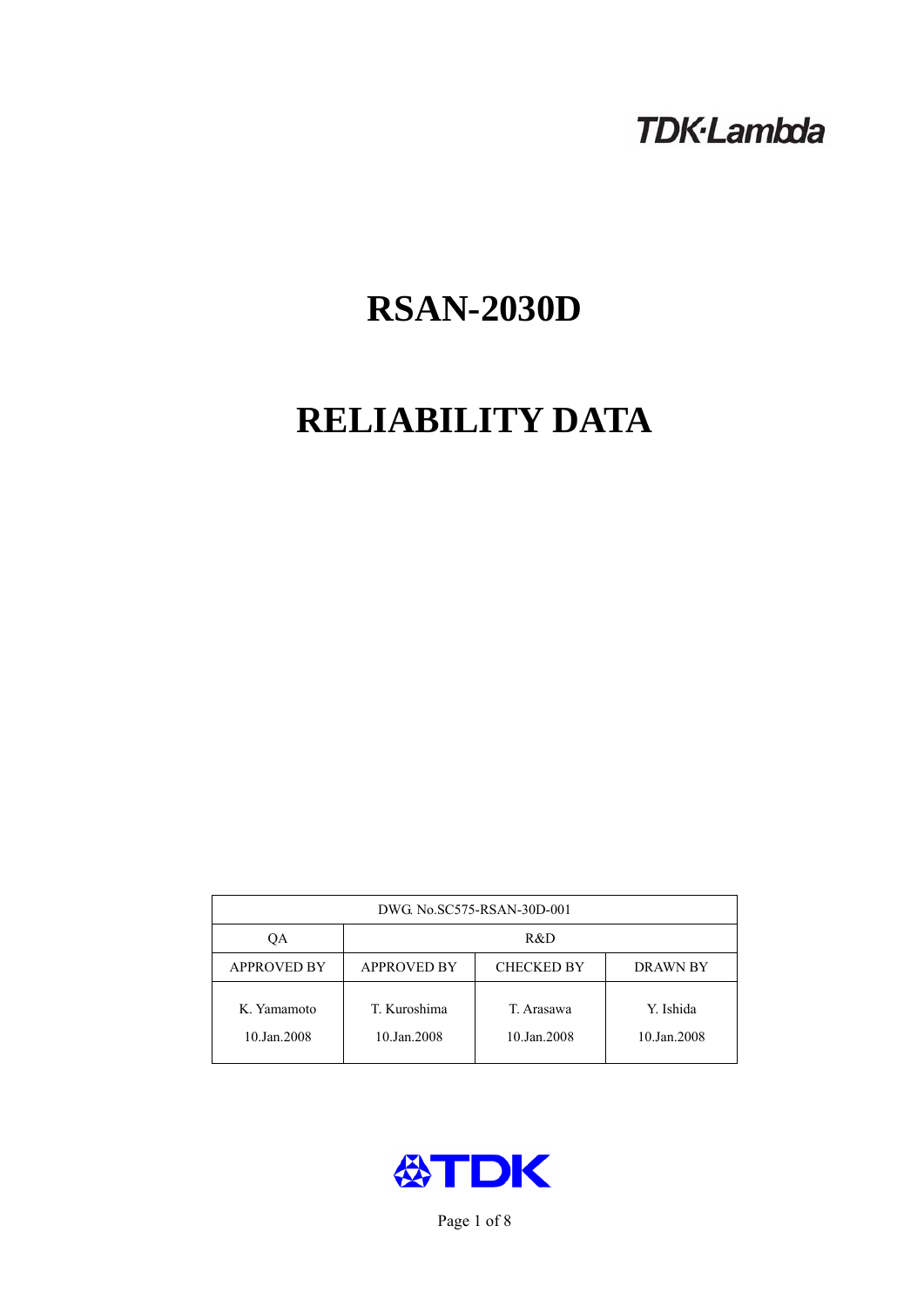#### **RSAN-2030D**

# **I N D E X**

|                                     | Page   |
|-------------------------------------|--------|
| 1. Calculated Values of MTBF        | Page-3 |
| 2. Vibration Test                   | Page-4 |
| 3. Heat Cycle Test                  | Page-5 |
| 4. Humidity Test                    | Page-6 |
| 5. High Temperature Resistance Test | Page-7 |
| 6. Low Temperature Storage Test     | Page-8 |

The following data are typical values. As all units have nearly the same characteristics, the data to be considered as ability values.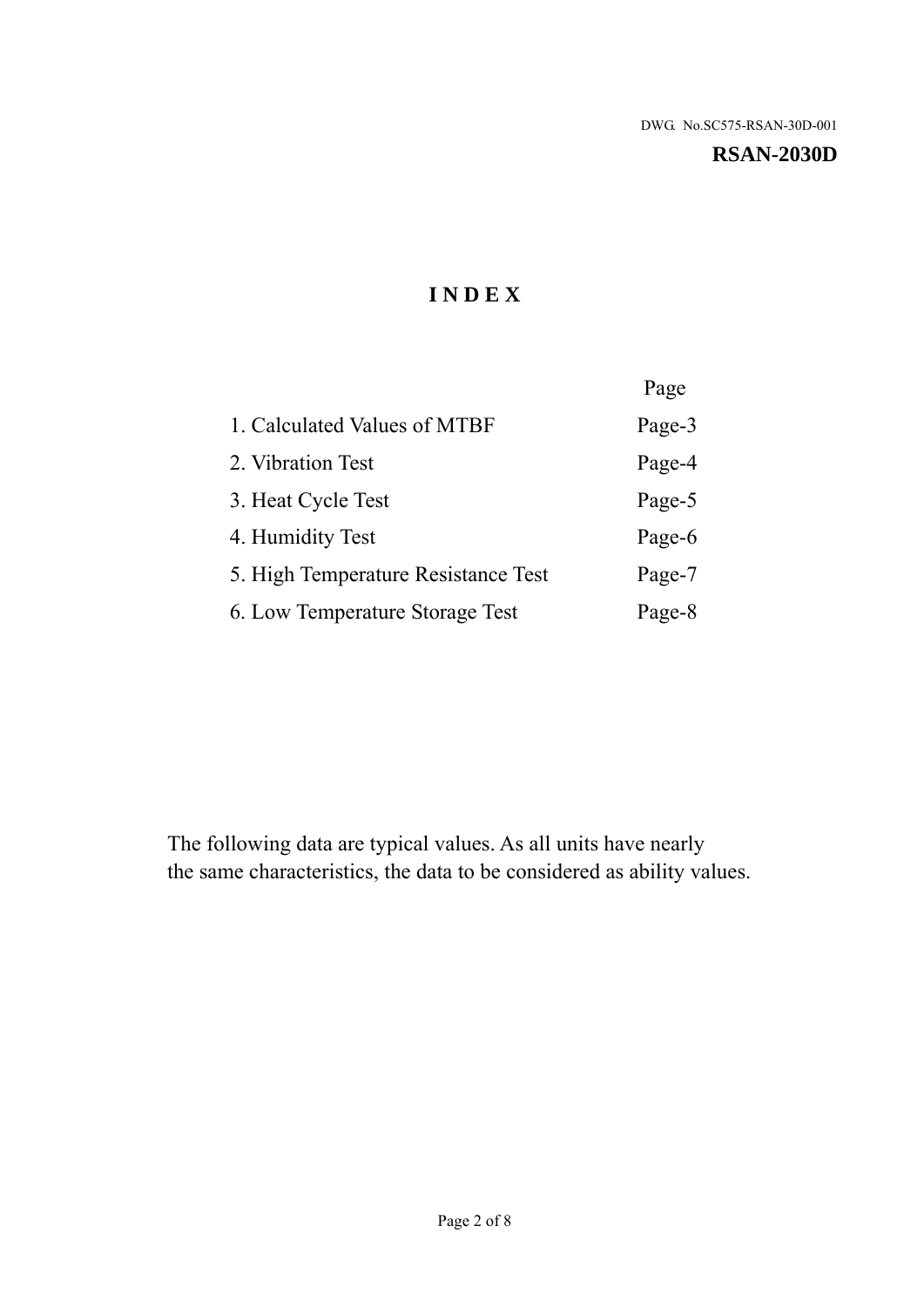#### **RSAN-2030D**

1. Calculated values of MTBF

MODEL : RSAN-2030D

(1) Calculating Method

 Calculated based on parts stress reliability projection of MIL-HDBK-217F NOTICE2.

Individual failure rates  $\lambda$  G is given to each part and MTBF is calculated by the count of each part.

$$
MTBF = \frac{1}{\lambda_{\text{equip}}} = \frac{1}{\sum_{i=1}^{n} N_i (\lambda_G \pi_Q)_i} \times 10^6 \text{ (hours)}
$$

| $\lambda$ equip | : Total equipment failure rate (Failure $/ 10^6$ Hours)                   |
|-----------------|---------------------------------------------------------------------------|
| $\lambda$ G     | : Generic failure rate for the $\hbar$ generic part                       |
|                 | (Failure/ $10^6$ Hours)                                                   |
| Ni              | : Quantity of <i>i</i> th generic part                                    |
| N               | : Number of different generic part categories                             |
| $\pi$ Q         | : Generic quality factor for the <i>i</i> th generic part ( $\pi Q = 1$ ) |

- (2) MTBF Values
	- GF : Ground, Fixed

 $MTBF = 6,914,673$  (Hours)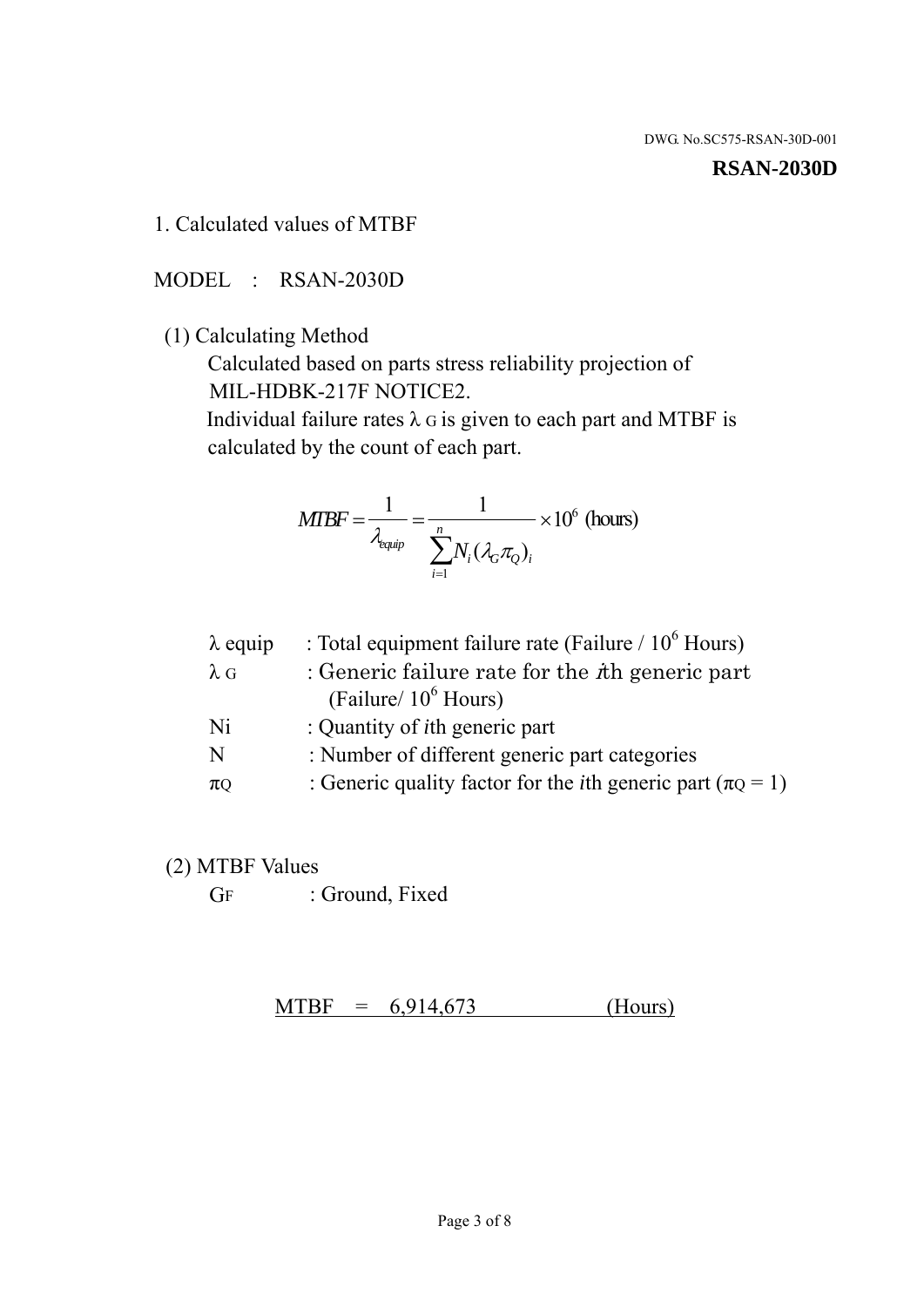#### **RSAN-2030D**

2. Vibration Test

# MODEL : RSAN-2030D (Representation Product : RSEN-2030D)

- (1) Vibration Test Class Frequency Variable Endurance Test
- (2) Equipment Used Controller VS-1000-6, Vibrator 905-FN ( IMV CORP.)
- (3) The Number of D.U.T. (Device Under Test) 5 units
- (4) Test Condition
	- · Frequency : 10~55Hz
	- $\cdot$  Acceleration : 9.8m/s<sup>2</sup>, Sweep for 1 min.
	- · Dimension and times : X, Y and Z directions for 1 hour each.

# (5) Test Method

Fix the D.U.T. on the fitting-stage

# (6) Test Results

PASS

#### Typical Sample Data

| . .                           |                                                         |           |                     |                     |
|-------------------------------|---------------------------------------------------------|-----------|---------------------|---------------------|
| Check item                    | Spec.                                                   |           | <b>Before Test</b>  | After Test          |
|                               | Differential Mode: 25dBmin.                             | $0.4$ MHz | 38.80               | 39.10               |
|                               |                                                         | 30 MHz    | 56.51               | 55.42               |
| Attenuation (dB)              | Common Mode: 25dBmin.                                   | 2 MHz     | 36.23               | 36.01               |
|                               |                                                         | 30 MHz    | 37.14               | 36.63               |
| Leakage Current (mA)          | Line1<br>$1mA$ max. $(250V, 60Hz)$<br>Line <sub>2</sub> |           | 0.41                | 0.40                |
|                               |                                                         |           | 0.41                | 0.40                |
| DC Resistance $(m\Omega)$     | 6m $\Omega$ max.                                        |           | 3.62                | 3.60                |
| <b>Test Voltage</b>           | $L-L: 1768Vdc$ 60s.                                     |           | OK                  | OK.                 |
|                               | $L-E$ : 2500Vac 60s.                                    |           |                     |                     |
| Isolation Resistance ( $MQ$ ) | $100M \Omega$ min. (500Vdc 60s)                         |           | $4.0 \times 10^{6}$ | $4.0 \times 10^{6}$ |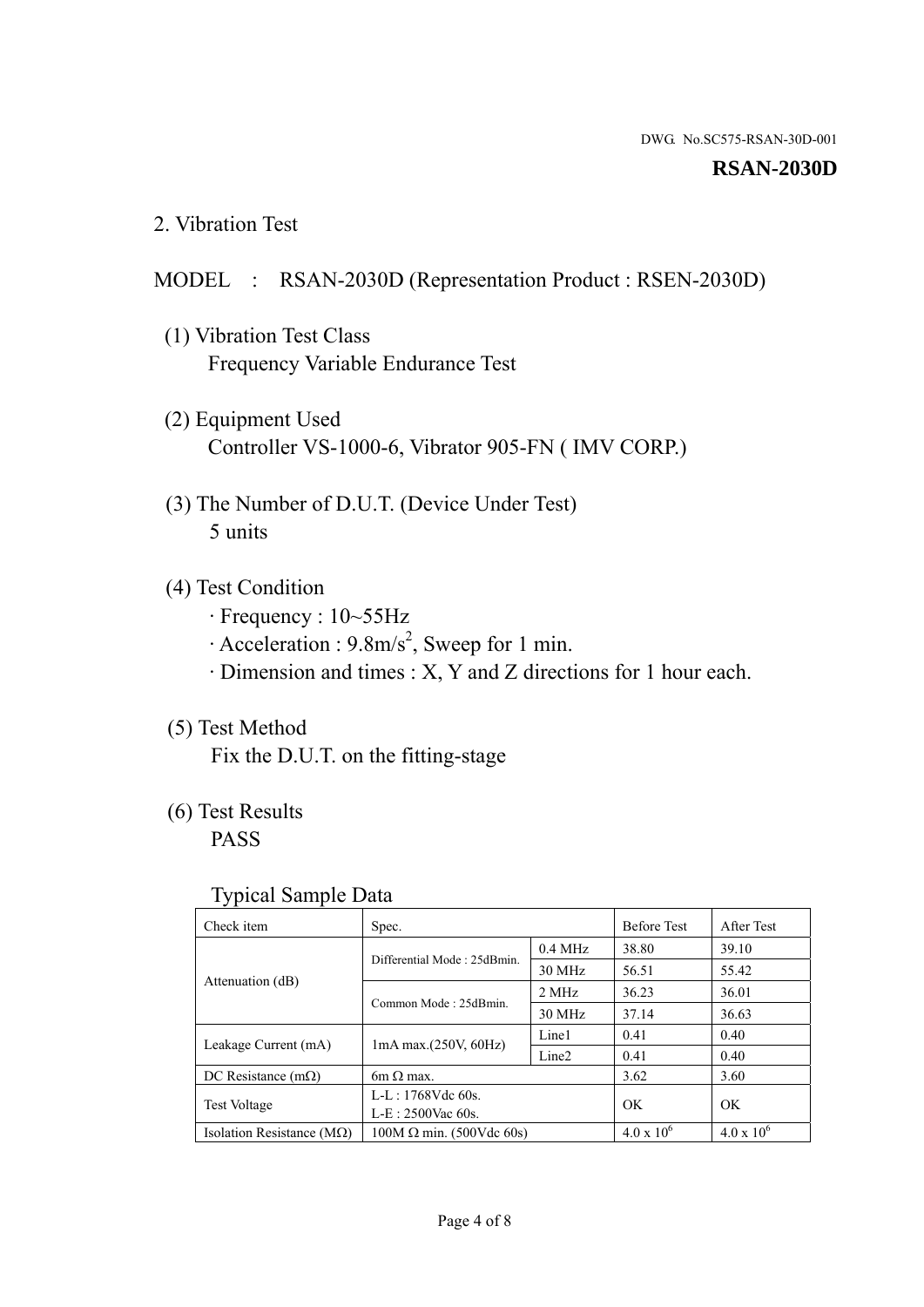3. Heat Cycle Test

### MODEL : RSAN-2030D (Representation Product : RSEN-2030)

- (1) Equipment Used TEMPERATURE CHAMBER TSA-71H-W (ESPEC CORP.)
- (2) The Number of D.U.T. (Device Under Test) 5 units
- (3) Test Conditions
	- · Ambient Temperature : -25~+85°C · Test Cycles : 100cycles



(4) Test Method

 Before the test check if there is no abnormal characteristics and put the D.U.T. in the testing chamber. Then test it in the above cycles, After the test is completed leave it for 1 hour at room temperature and check it if there is no abnormal each characteristics.

(5) Test Results

PASS

| <b>Typical Sample Data</b> |  |  |
|----------------------------|--|--|
|----------------------------|--|--|

| Check item                    | Spec.                           |                   | <b>Before Test</b> | After Test        |
|-------------------------------|---------------------------------|-------------------|--------------------|-------------------|
|                               |                                 | $0.4$ MHz         | 40.06              | 40.06             |
|                               | Differential Mode: 25dBmin.     | 30 MHz            | 55.64              | 57.12             |
| Attenuation (dB)              | Common Mode: 25dBmin.           | 2 MHz             | 35.40              | 36.74             |
|                               |                                 | 30 MHz            | 37.70              | 37.36             |
| Leakage Current (mA)          |                                 | Line1             | 0.41               | 0.49              |
|                               | $1mA$ max. $(250V, 60Hz)$       | Line <sub>2</sub> | 0.42               | 0.48              |
| DC Resistance $(m\Omega)$     | $6m \Omega$ max.                |                   | 3.48               | 3.22              |
| <b>Test Voltage</b>           | L-L: $1768V$ de $60s$ .         |                   | OK                 | OK                |
|                               | $L-E: 2500$ Vac 60s.            |                   |                    |                   |
| Isolation Resistance ( $MQ$ ) | $100M \Omega$ min. (500Vdc 60s) |                   | $9.5 \times 10^5$  | $9.4 \times 10^5$ |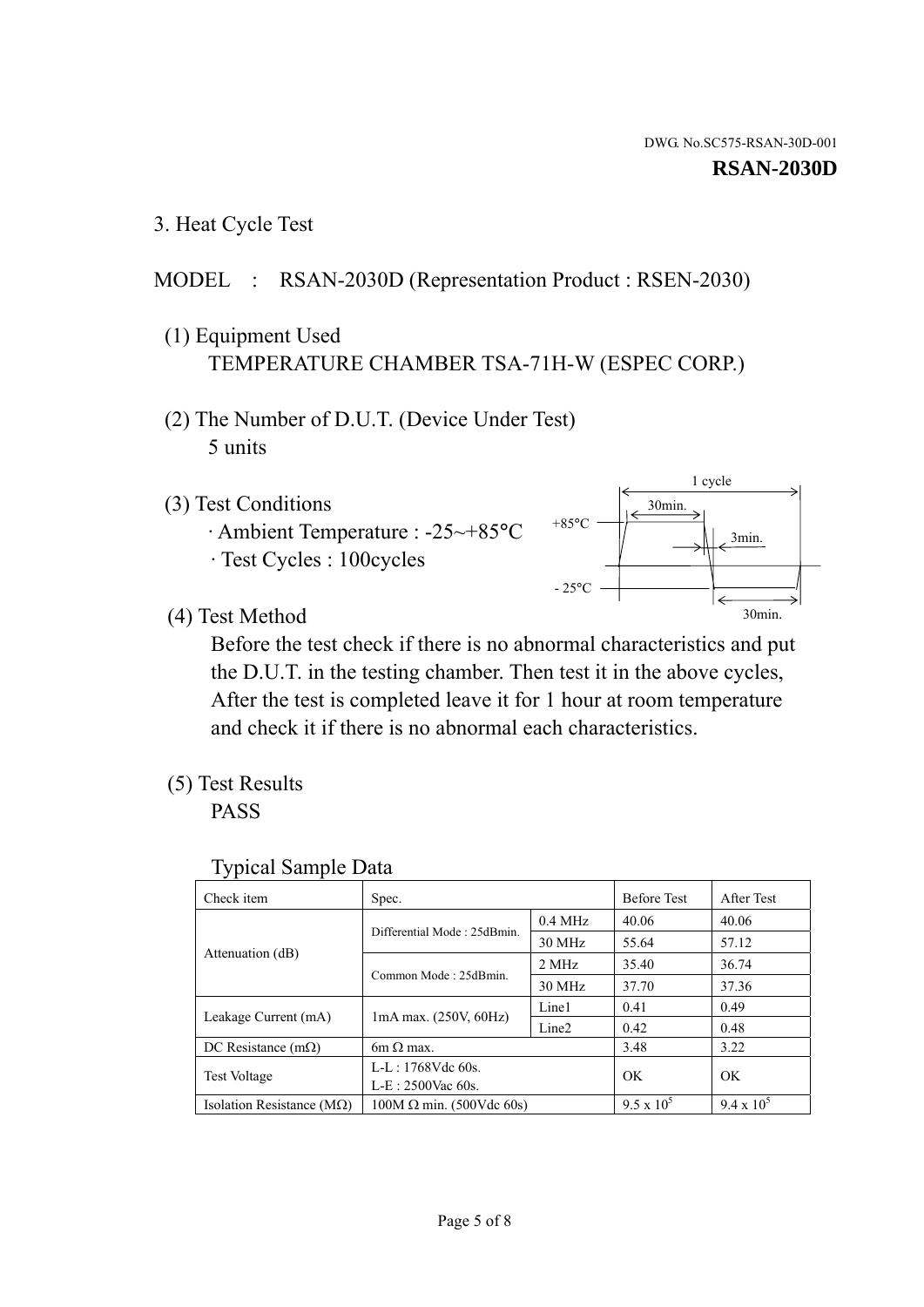4. Humidity Test

# MODEL : RSAN-2030D (Representation Product : RSEN-2030)

- (1) Equipment Used TEMP. & HUMID. CHAMBER PR-4KT (ESPEC CORP.)
- (2) The Number of D.U.T. (Device Under Test) 5 units

### (3) Test Conditions

- · Ambient Temperature : +40°C
- · Test Time : 500 hours
- · Ambient Humidity : 90~95% RH No Dewdrop

# (4) Test Method

 Before the test check if there is no abnormal characteristics and put the D.U.T. in the testing chamber. Then test it in the above conditions. After the test is completed leave it for 1 hour at room temperature and check it if there is no abnormal each characteristics.

# (5) Test Results

PASS

| ╯▴                                 |                                 |                   |                     |                     |
|------------------------------------|---------------------------------|-------------------|---------------------|---------------------|
| Check item                         | Spec.                           |                   | <b>Before Test</b>  | After Test          |
|                                    | Differential Mode: 25dBmin.     | $0.4$ MHz         | 40.92               | 39.42               |
|                                    |                                 | 30 MHz            | 57.38               | 55.62               |
| Attenuation (dB)                   | Common Mode: 25dBmin.           | 2 MHz             | 36.16               | 36.22               |
|                                    |                                 | 30 MHz            | 37.34               | 37.92               |
| Leakage Current (mA)               |                                 | Line1             | 0.42                | 0.41                |
|                                    | $1mA$ max. $(250V, 60Hz)$       | Line <sub>2</sub> | 0.42                | 0.43                |
| DC Resistance $(m\Omega)$          | $6m \Omega$ max.                |                   | 3.62                | 3.58                |
| <b>Test Voltage</b>                | $L-L: 1768Vdc$ 60s.             |                   | OK                  | OK                  |
|                                    | $L-E: 2500$ Vac 60s.            |                   |                     |                     |
| Isolation Resistance ( $M\Omega$ ) | $100M \Omega$ min. (500Vdc 60s) |                   | $3.6 \times 10^{6}$ | $4.5 \times 10^{6}$ |

#### Typical Sample Data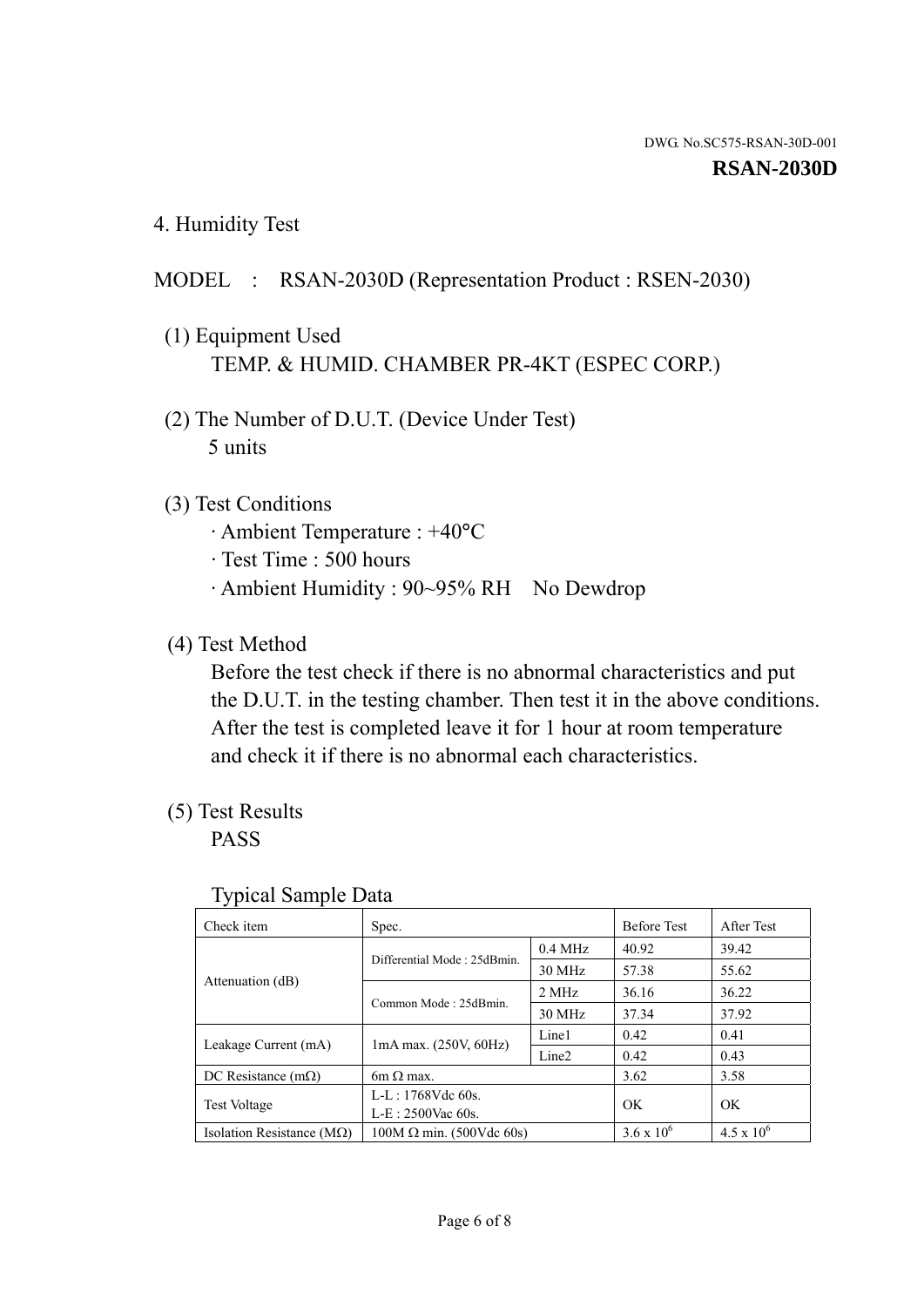5. High Temperature Resistance Test

## MODEL : RSAN-2030D (Representation Product : RSEN-2060)

- (1) Equipment Used TEMPERATURE CHAMBER PHH-300 ( ESPEC CORP.)
- (2) The Number of D.U.T. (Device Under Test) 5 units
- (3) Test Conditions
	- · Ambient Temperature : +55°C
	- · Test Time : 500 hours
	- · Operating : DC 60A
- (4) Test Method

 Before the test check if there is no abnormal characteristics and put the D.U.T. in the testing chamber. Then test it in the above conditions. After the test is completed leave it for 1 hour at room temperature and check it if there is no abnormal each characteristics.

(5) Test Results

PASS

| J 1                                |                                 |                   |                     |                     |
|------------------------------------|---------------------------------|-------------------|---------------------|---------------------|
| Check item                         | Spec.                           |                   | <b>Before Test</b>  | After Test          |
|                                    | Differential Mode: 25dBmin.     | $0.2$ MHz         | 57.86               | 58.52               |
|                                    |                                 | 30 MHz            | 52.04               | 51.94               |
| Attenuation (dB)                   | Common Mode: 25dBmin.           | 2 MHz             | 35.90               | 36.04               |
|                                    |                                 | 30 MHz            | 26.60               | 27.62               |
| Leakage Current (mA)               | $1mA$ max. $(250V, 60Hz)$       | Line1             | 0.45                | 0.46                |
|                                    |                                 | Line <sub>2</sub> | 0.46                | 0.46                |
| DC Resistance $(m\Omega)$          | $3m \Omega$ max.                |                   | 2.22                | 2.24                |
| <b>Test Voltage</b>                | $L-L: 1768Vdc$ 60s.             |                   | OK                  | OK                  |
|                                    | $L-E: 2500$ Vac 60s.            |                   |                     |                     |
| Isolation Resistance ( $M\Omega$ ) | $100M \Omega$ min. (500Vdc 60s) |                   | $4.1 \times 10^{6}$ | $4.6 \times 10^{6}$ |

#### Typical Sample Data